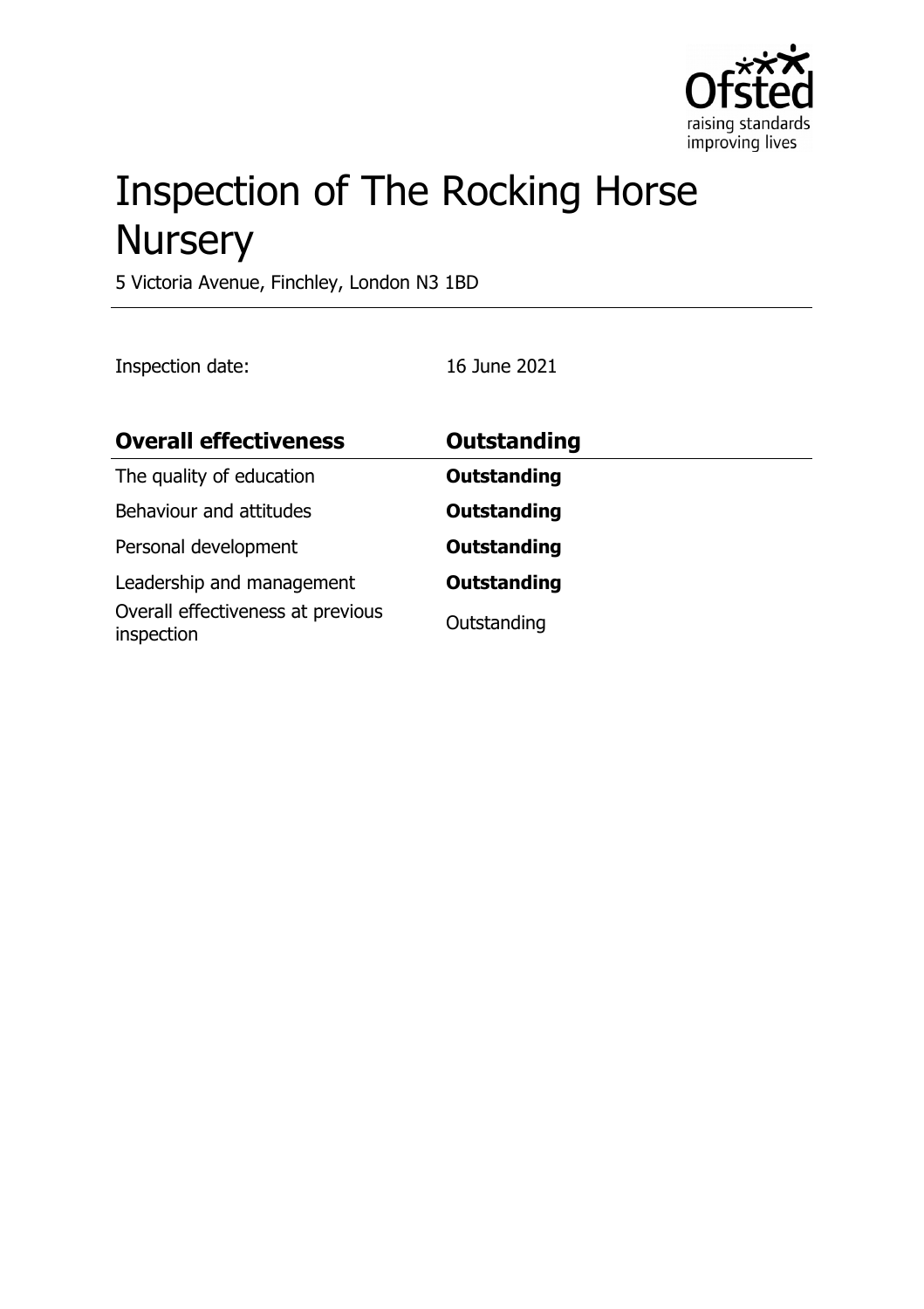

# **What is it like to attend this early years setting?**

### **The provision is outstanding**

Children have strong attachments with staff and their emotional well-being is extremely well supported. Staff are highly sensitive to children's and babies' individual needs. Children develop high levels of confidence and show strong selfassurance, due to the close and considered support they receive. Staff consistently provide children with clear explanations to help them understand the routines of the day. Children work cooperatively and learn to resolve any disputes. Staff skilfully create a balanced environment that is both calm and active. They expertly use every opportunity to find out what interests each and every child. They provide a stimulating curriculum planned with creativity and imagination, designed to keep children interested and motivated. Children explore and investigate with enthusiasm in the outdoors. Older children are confident to share their knowledge of the solar system. They are excited to describe the planet Mars as being 'very dusty'. They are thrilled to drop marbles into a tray filled with flour and chocolate powder to replicate the surface of Mars. They excitedly raise their hands when asked if they can remember which planet is closer to the Sun. It is clear that children have consolidated their learning as they accurately share that it is Mercury. Staff skilfully include mathematical language with children as they count and measure resources. Children proudly share how they have made volcanoes at home with their parents. Staff enable children to confidently use a wide range of vocabulary to express their learning, such as 'lava, ash' and 'erupt' to describe what can happen to a volcano.

## **What does the early years setting do well and what does it need to do better?**

- $\blacksquare$  Leaders are highly effective in their approach. They work alongside staff daily and tasks are equally shared. This is in order to provide an equitable and considered environment. Staff say that they feel extremely supported in their roles and that they have many opportunities to develop their knowledge and skills.
- $\blacksquare$  Staff make children's emotional well-being a priority. They ensure that parents are fully involved, including during transitions. Children learn how to cope with change and continue to build high levels of self-esteem in a safe and well managed environment, with staff who show they really care about them individually.
- $\blacksquare$  Staff consistently engage in high-quality interactions with children to support their well-being and learning. They make sure they are at children's level as they provide them with physical reassurance and eye contact. They explain to children what they are doing, including if they have to move away momentarily. This provides an exceptionally secure and nurturing environment for children. As a result, children are very settled and behave and play extremely well together.
- Leaders, managers and staff plan and implement an excellent curriculum that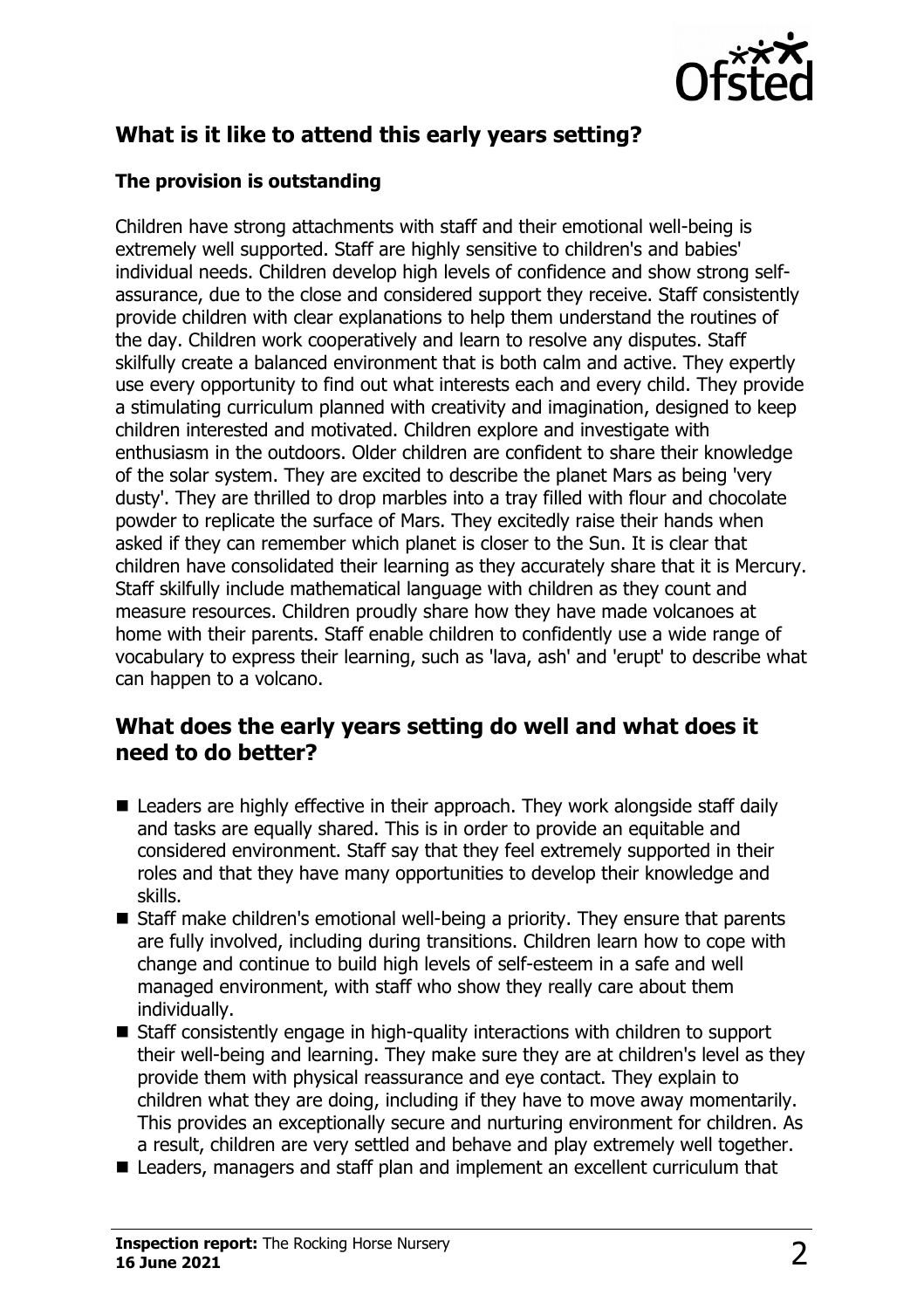

focuses on children's individual learning. An online system is used that is efficient and easy to access for both parents and staff. Children's next steps are carefully considered by making use of the assessment system. This is reinforced by staff's knowledge of their key children and excellent communication with parents.

- Staff work extremely well with other professionals to prepare children, including those with special educational needs and/or disabilities, for the next stage in learning and to build everyday skills for life. This includes successful, focused support when children need extra help to develop, for example their communication and language skills.
- $\blacksquare$  Parents speak highly of the managers and staff. They appreciate that they spend considerable time getting to know them and their children. They say that staff provide high-quality activities which engage and motivate children. They appreciate that staff are sensitive and responsive to their children's individual needs.
- $\blacksquare$  Staff go above and beyond in their attempts to engage with parents, who are currently unable to come into the setting due to the Covid-19 (coronavirus) pandemic. They organise fun activities at the entrances for children and parents so they can complete these together for a positive start to the day.
- Lunchtimes are a happy and joyous occasion. Children and adults sit together in a sociable group as they enjoy the nutritious food offered. Children's individual water bottles are readily available, and they are regularly reminded to drink so that they remain hydrated in hot weather. This approach supports children's health, well-being and social skills.

# **Safeguarding**

The arrangements for safeguarding are effective.

Staff carry out meticulous risk assessments to prioritise children's safety. They are extremely confident about procedures to follow if they are concerned about a child's welfare. This includes in the event of an allegation made against a member of staff. Staff supervise children vigilantly during their play to provide them with the support they need to stay safe. They communicate with other professionals, including health care professionals, and ensure that information is regularly reviewed and updated. There are robust recruitment procedures in place. Induction procedures for new staff are highly detailed and supportive. Ongoing suitability checks help ensure that all staff remain suitable in their role.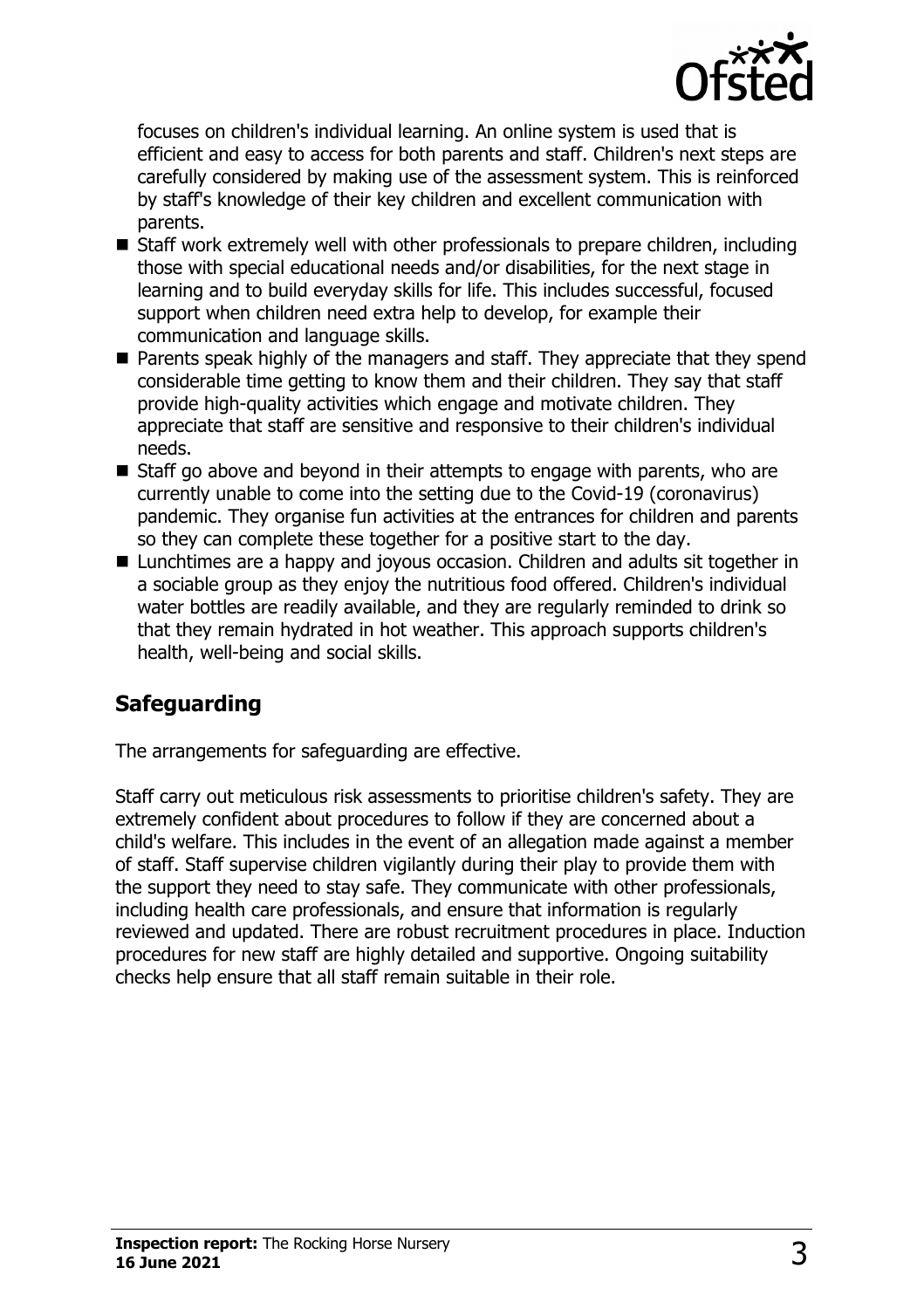

| EY366697                           |
|------------------------------------|
| <b>Barnet</b>                      |
| 10196965                           |
| Childcare on non-domestic premises |
| Early Years Register               |
| Full day care                      |
| $0$ to 5                           |
| 76                                 |
| 100                                |
| The Rocking Horse Limited          |
| RP527552                           |
| 0208 3463682                       |
| 9 August 2017                      |
|                                    |

# **Information about this early years setting**

The Rocking Horse Nursery registered in May 2008. It is located in Finchley, in the London Borough of Barnet. The nursery operates from 7.45am until 6.15pm for 50 weeks of the year. There are 27 members of staff. Of whom, one holds early years professional status, three hold qualified teacher status and 23 hold relevant early years qualifications from level 2 to level 7.

# **Information about this inspection**

#### **Inspectors**

Catherine Greene Siobhan O'Callaghan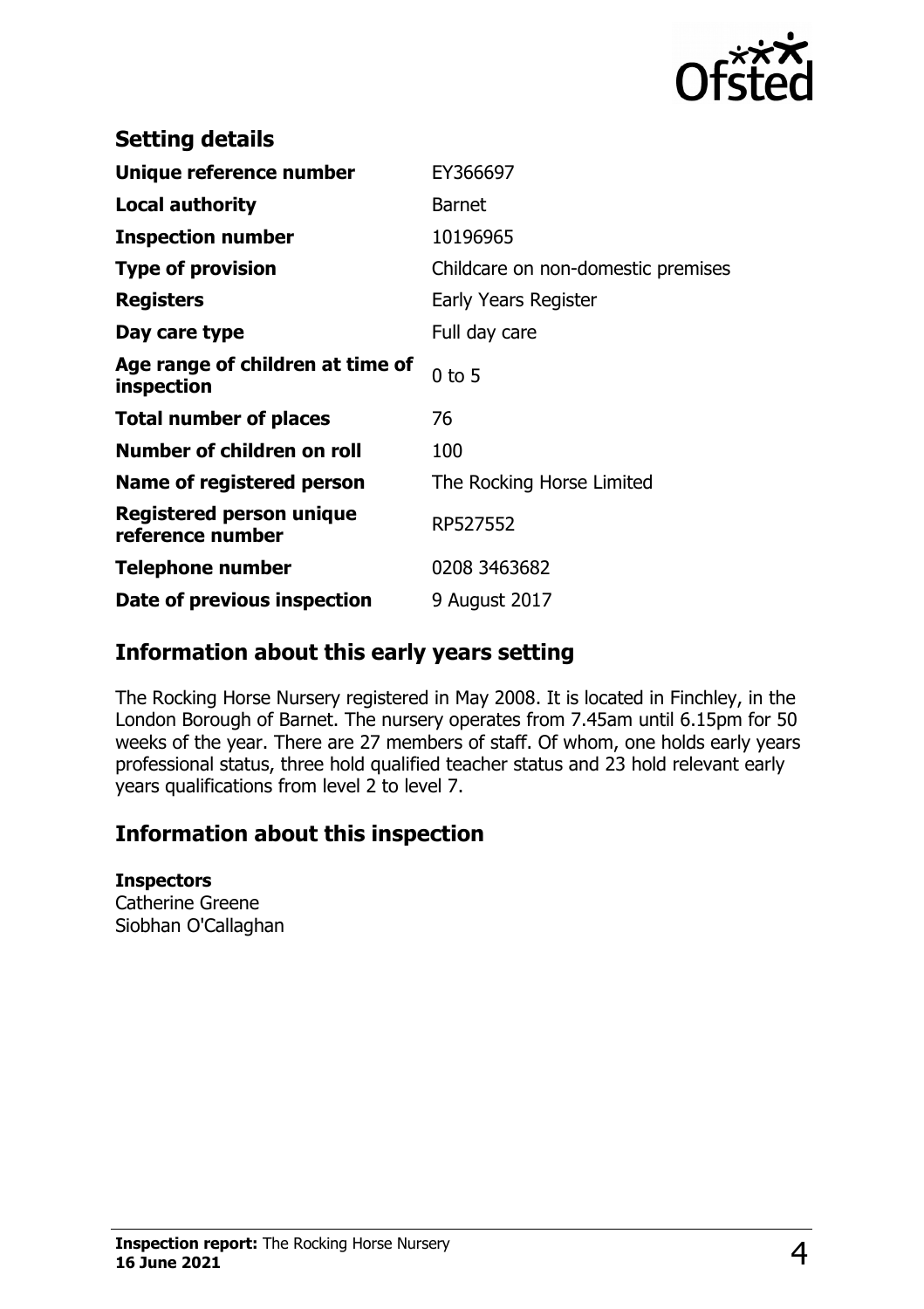

### **Inspection activities**

- $\blacksquare$  This was the first routine inspection the setting received since the COVID-19 (coronavirus) pandemic began. Inspectors discussed the impact of the pandemic with the provider and have taken that into account in their evaluation of the provider.
- $\blacksquare$  The manager led the inspectors on a learning walk and told them about what they want children to learn at the nursery.
- $\blacksquare$  The manager carried out joint observations with the inspectors. They looked at how well practitioners teach children what they want them to learn.
- $\blacksquare$  Leaders held discussions with the inspectors throughout the inspection.
- $\blacksquare$  Children and parents talked to the inspector about their experiences of the nursery.
- $\blacksquare$  The inspectors looked at documents relating to the suitability of those working with children, such as their qualifications and first-aid certificate.
- This inspection was carried out following Ofsted's risk assessment process, after the provider notified us of a significant event.

We carried out this inspection under sections 49 and 50 of the Childcare Act 2006 on the quality and standards of provision that is registered on the Early Years Register. The registered person must ensure that this provision complies with the statutory framework for children's learning, development and care, known as the early years foundation stage.

If you are not happy with the inspection or the report, you can [complain to Ofsted.](http://www.gov.uk/complain-ofsted-report)